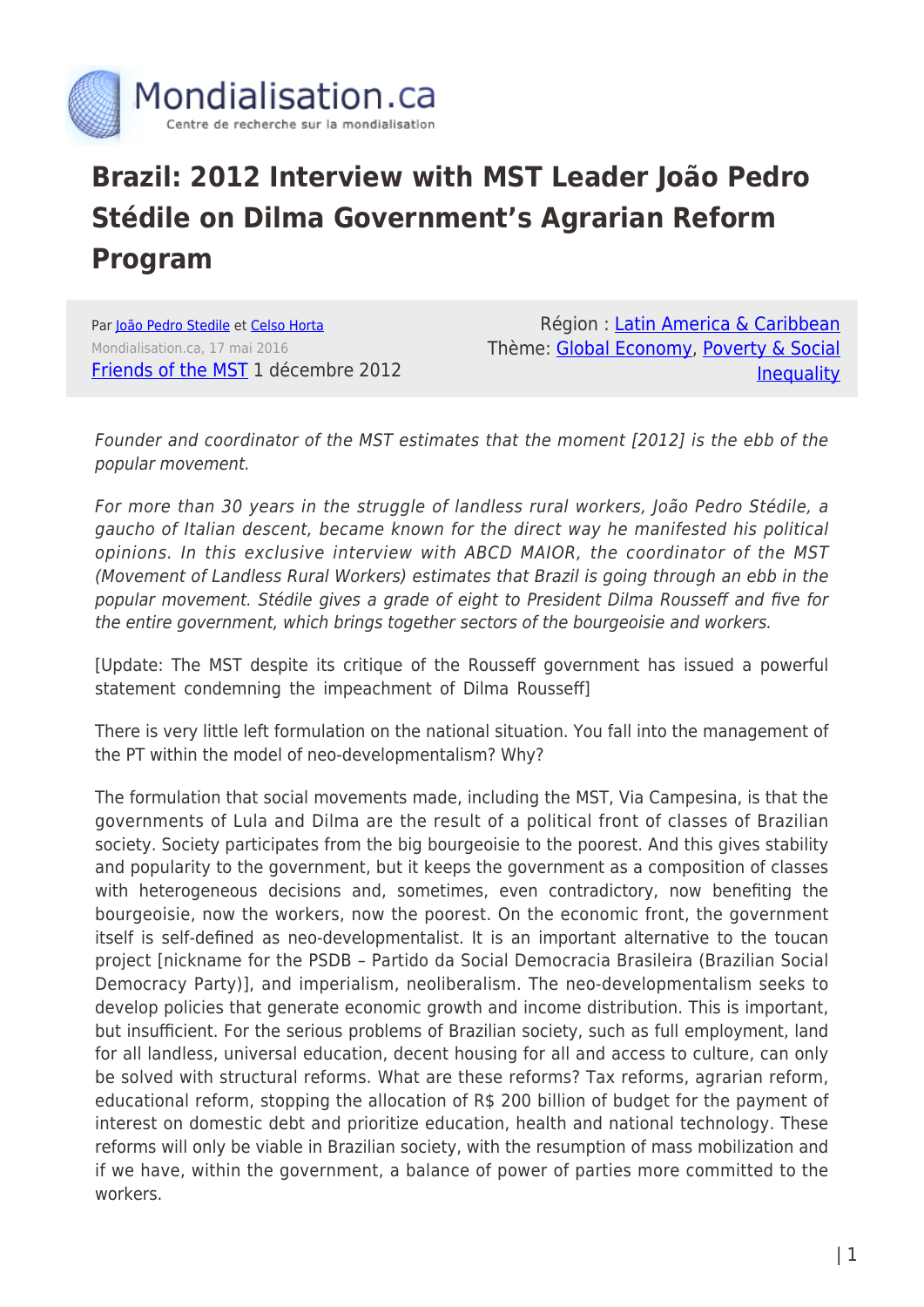Was there an alternative for the Brazilian people, or is another model of development possible, considering the national and international conjuncture at the beginning of this century?

Politics is the art of seeking the impossible. Where should you look to put together forces leading to changes in favor of workers? Initially, the heterogeneous alliance was important to defeat the neoliberal bourgeoisie and subordinate to the interests of foreign capital. But over these past ten years, we have taken steps that could move society, to democratize the media and mobilize the people to a new development program. And our criticism, as a social movement, is that the federal government settled for popularity ratings, with the stability that the alliance with the conservatives has generated. And it did not have the courage to stimulate a debate in society on structural reforms.

What are the limits of the development project proposed by Lula and now Dilma Rousseff?

The structural limit is that you can have policies that create economic growth, and to distribute the income, but do not build a more egalitarian and just society. Instead, the capitalists continue gaining more and more. And it is the nature of capital, the ongoing process, independent of the government, of accumulation and concentration of wealth. The second limit, at the same time, is that current policies do not change the Brazilian economy's dependence on international capital, the market, investors and technology. So we can grow, distribute income and the economy remains increasingly dependent on international capitalism, which is a danger to our sovereignty and the future of our people. We need a project geared to the domestic market, for the development of our people and investing heavily in technology nationwide. The third limit of the neo-developmentalism: 30% of all taxes are meant to pay interest and amortization of internal debt to the bankers and their shareholders. According to Márcio Pochmann [Brazilian economist], this account for only 20 thousand families. This is a powerful instrument of income concentration and waste of public money. We need to get this R\$ 200 billion and put it into productive investments, education, health and technology. Fourth, are the external attacks that come with the crisis, the de-industrialization of the economy, denationalization of our natural resources and currency speculation by the market. Then the crisis of capitalism that will come out, can compel the Government to bring to society a new development project.

Regarding land reform, what are the advances and retreats during these ten years?

Over the past decade, there has been progress in terms of land reform. Land reform is a public policy that will lead to the democratization of land ownership, as well, to the largest possible number of citizens. In the last ten years, the concentration of land ownership has increased. And even worse, concentrated in the hands of businesses outside of agriculture and of foreign capital. Dilma's government could not even solve the social problem of 150,000 families encamped, some for more than five years, along Brazilian roads. Therefore, the Dilma government abandoned agrarian reform, deluded by the success of agribusiness that produces, makes money, but concentrates wealth and land and increases poverty in the countryside.

Regarding the Dilma government, how do you assess the ideological point of view: from one to ten, what grade?

President Dilma has a good personal and ideological performance, give her an eight. The composition of her government, formed by the political forces that have control of the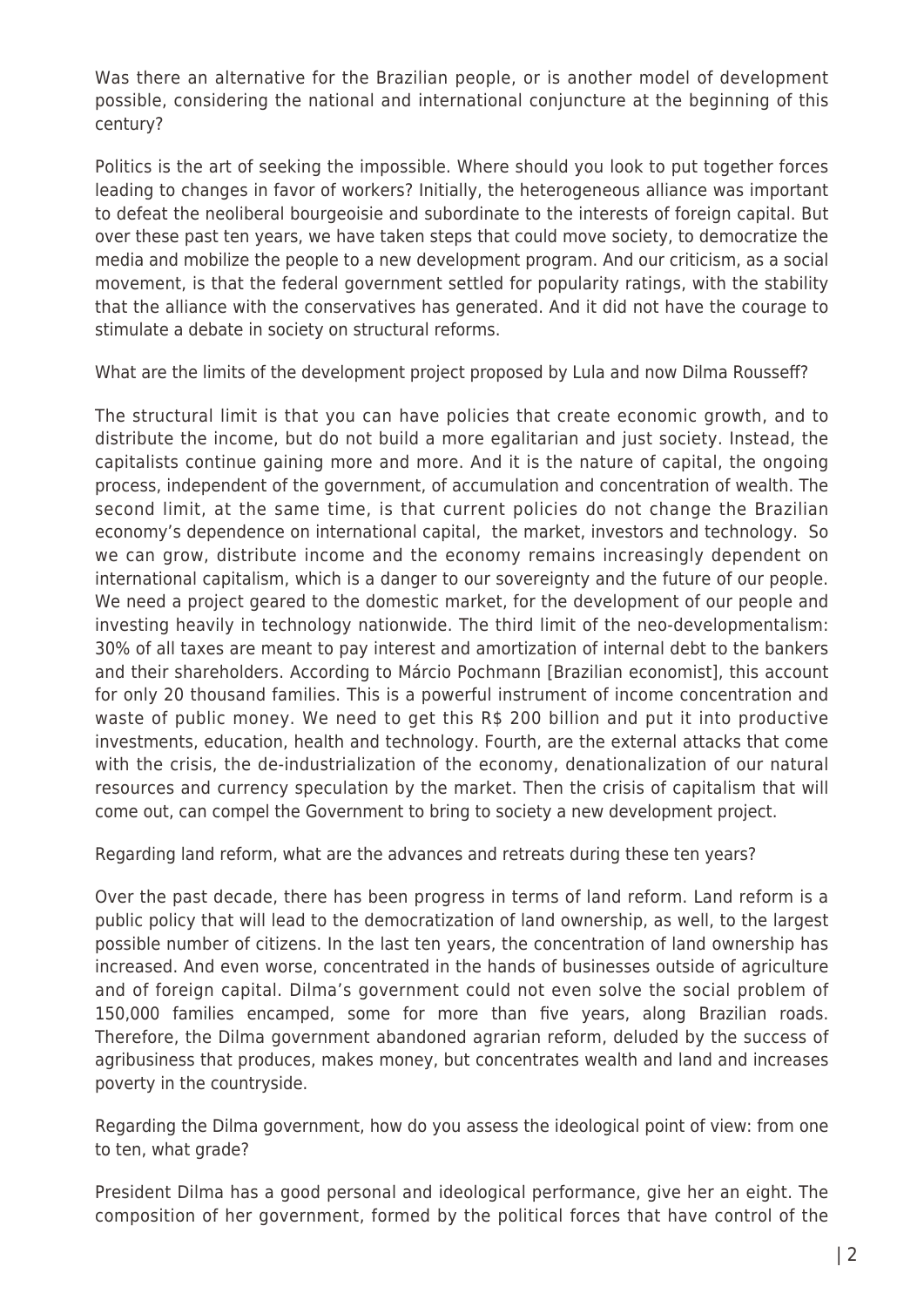ministries, is far worse than under Lula. They are arrogant and unaware of the priorities of the people. They are still navigating with the social policies of the Lula government. Give them a five.

In your opinion, does the class struggle still exist? Does the unity of rural and urban workers remains a cause and a necessity?

Capitalism is a mode of production that generates social classes, not only different, between owners of capital goods, sellers of labor, peasants, as antagonistic classes. So if there is capitalism, there is class struggle. And to solve the problems of the rural and urban working classes it is necessary to build the unity of interests. This unity consolidates in proposed programs, in common collective actions, in political parties that give them ideological unity, and especially in mass mobilizations. This must be the constant effort of all leaders and organizations of the working class. Seek unity in many different ways, in order to have enough strength to face powerful enemies. The alliance of the working class sectors with sectors of the bourgeoisie, can even result in votes and stable governments. But they do not solve the structural problems of society and, sooner or later, they will explode. Just study a little history of our people.

Progressive municipal administrations, as São Bernardo [a city near São Paulo], can help strengthen organizations like the MST who defend family farming and economic solidarity?

We are devotees of Saint Antonio Gramsci<sup>[\[1\]](http://www.mstbrazil.org/content/st%C3%A9dile-rebukes-dilma-governments-agrarian-reform-program#_edn1)</sup>, most interesting of the Italian saints, especially because he was wise and committed to the workers. And he said that the class struggle occurs in all areas of modern society. Be it in electoral disputes, be it in many spaces of small powers, which he called the « extended state. » Therefore, all spaces, a newspaper, a radio, a community television, a union, a city, a state government … all are spaces that can accumulate forces for the working class project or can accumulate forces for capitalists and exploiters. We believe and advocate that local governments can and should be spaces critical to develop public policies in favor of the needs of the people, democratic popular participation in municipal decisions, etc. In the specific case of peasants, local governments can do much, either in universal education, in guaranteeing the purchase of food products for schools, school lunches and other public demands of the municipality. At least pressure these governments in applying laws, for example, limiting the use of pesticides, which poison the population, environmental control laws, etc.

Are there vanguard parties and organizations concerned with this construction? What movements do you see as political actors in the immediate future and the medium-term?

Unfortunately, in the generic sense and including all rural and urban classes, we have had a period of ebb of the mass movement. And this political force withdrew from the class acting in disputes of the society. However, these periods are limited, at some point there will come a new process of ascent. Nobody knows when or how. And during times of reascension it is possible to rearticulate organizational forms and political-ideological forces. So we are now living an apathy, in terms of political organization, which leads only to contested elections. These are necessary, but insufficient for the working class project. So, in difficult times like this, we must invest in the training of militants, in stimulating social struggle, and the construction of alternative media … until the tide changes..

The MST has long denounced the control of politics by the judiciary in Brazil. This offensive of the right around the political exploitation of the monthly allowance $[2]$  as a tool to combat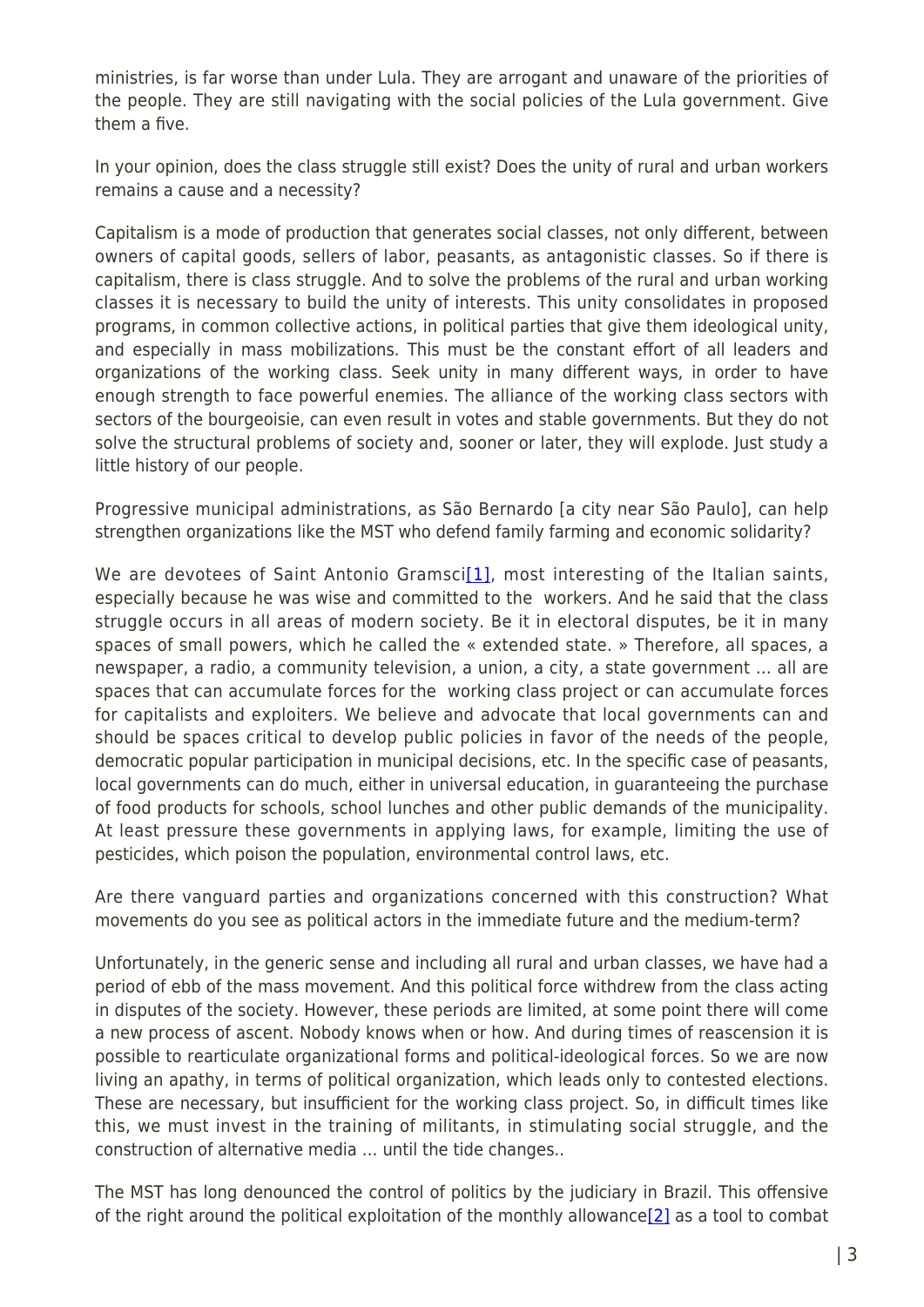the PT [Worker's Party], is this part of the same process of subordinating justice to political rights?

Sure. The Brazilian ruling class is very smart and experienced. Not for nothing that they have given the orders for 500 years. The ruling class knows it does not have hegemony in the federal government. Participates, but not able to mandate. So, to counteract the forces of the working class in the last ten years, the priority of the bourgeoisie, besides making money in the economy, has been using up the judiciary and the media to combat the ideas and programs of the working class. And the recent episode of the STF [Supremo Tribunal Federal – Federal Supreme Court] is just one chapter of this offensive and hegemonic control that the bourgeoisie has on the judiciary and use it against those who are clearly committed to the working class.

The MST has planned initiatives to denounce this kind of legalization of politics?

We are talking with other social movements and popular forces of the working class, with the CUT [Central Única dos Trabalhadores – Unified Workers' Central], unions etc. … and immediately we are proposing that, in every state and region of the country, there will be plenaries, with the largest number of social activists, so that, at base, to discuss what to do to counter this offensive. And we will discuss all sorts of possible actions, the response in the media where we have control, in mass actions, and even in the legislatures. We cannot sit still and be quiet. Because the judiciary attempts to criminalize those who struggle, or that advocate structural changes.

What weight do you assign to the regulation of the media in building a democratic and socially just country? How can an independent media, able to confront mass information by the big media networks, be created?

The ruling class has the hegemonic control of the media, one of its main weapons to maintain control of the population, to trick it and make the class struggle against the people and workers. Therefore, it is essential we work in two directions:

a) fight for the democratization of the media. It is absurd that the control that O Globo[\[3\]](http://www.mstbrazil.org/content/st%C3%A9dile-rebukes-dilma-governments-agrarian-reform-program#_edn3) exercises over Brazilian society, and still funded with public money, for example.

b) build our own popular media, to make this contest of ideas in a democratic way, but with the same conditions.

Notes:

[\[1\]](http://www.mstbrazil.org/content/st%C3%A9dile-rebukes-dilma-governments-agrarian-reform-program#_ednref1) Ed. Note: Stedile is joking by labeling Gramsci a "saint." Gramsci was an Italian Marxist, founder of the Italian Communist Party and imprisoned for his opposition to Benito Mussolini and fascism.

[\[2\]](http://www.mstbrazil.org/content/st%C3%A9dile-rebukes-dilma-governments-agrarian-reform-program#_ednref2) The "monthly allowance" scandal involved payments to various Worker's Party deputies and senators.

[\[3\]](http://www.mstbrazil.org/content/st%C3%A9dile-rebukes-dilma-governments-agrarian-reform-program#_ednref3) O Globo is the massive Brazilian media company that owns newspaper, journals and radio and television networks.

La source originale de cet article est [Friends of the MST](http://www.mstbrazil.org/content/st%C3%A9dile-rebukes-dilma-governments-agrarian-reform-program) Copyright © [João Pedro Stedile](https://www.mondialisation.ca/author/jo-o-pedro-stedile) et [Celso Horta,](https://www.mondialisation.ca/author/celso-horta) [Friends of the MST](http://www.mstbrazil.org/content/st%C3%A9dile-rebukes-dilma-governments-agrarian-reform-program), 2016